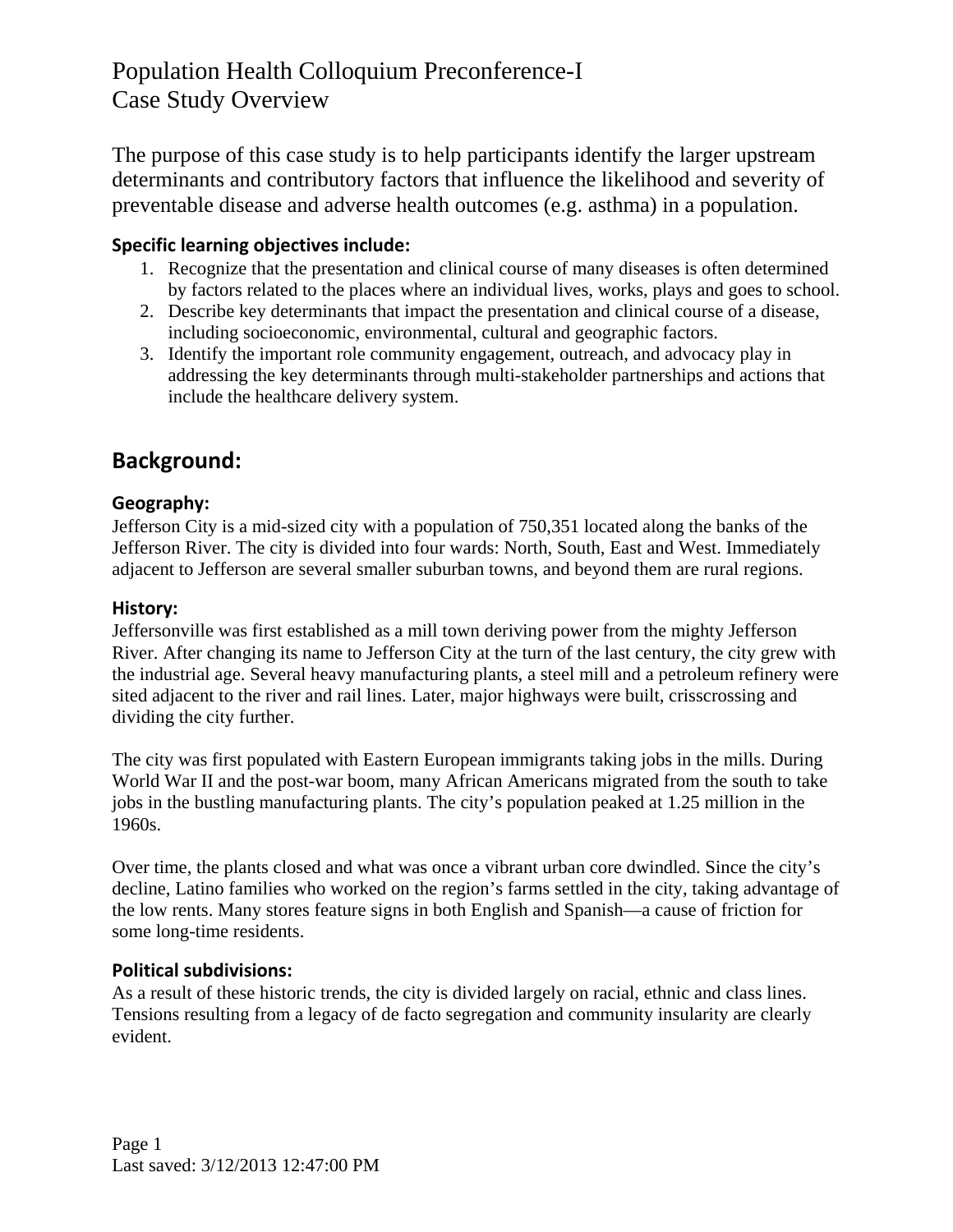### **North Ward:**

Consists mainly of the descendants of the city's original Polish, Irish and Slavic factory workers. The community is mostly small with tidy one-family homes and numerous Catholic churches. Many of the children attend parochial school.

### **South Ward:**

This ward is about 75% African American, many of whom live in garden apartments and large 1970's-style public housing projects. A once bustling downtown shopping district has become sad and dilapidated, as wealthier families moved to the increasingly integrated suburbs.

### **East Ward:**

This ward used to be considered one of the better communities with many larger and more stately homes. This was where the plant owners and managers lived, but decline of the city's economy and "white flight" has resulted in a major transition of the community. The homes have been subdivided into multi-family units; many of which are in poor repair. The East Ward is largely Hispanic with distinct Mexican (mainly from the Oaxaca state in Southern Mexico), Salvadoran and Dominican neighborhoods. Recently, Route 72, a major highway along the East Ward's border was expanded from four to six lanes to accommodate increasing truck traffic to warehouses taking advantage of the city's recent designation as a free-trade zone.

#### **West Ward:**

This was Jefferson City's industrial core. Many former factories lie dormant or have been torn down. There is a small but growing community of artists and young creative professionals who have moved in to take advantage of low-rent and spacious lofts in converted warehouses, and jobs in the area's high-tech startups. City administrators, banking on gentrification to improve the local economy, are actively promoting the neighborhood as a hip place to live.

# **Medical system:**

Jefferson General Hospital (JCGH) is the sole survivor of a round of sometimes-acrimonious hospital takeovers and closures. The rapid depopulation and reduced average length of stay has significantly decreased the need for hospital beds. JGH is the region's only Level-I Trauma Center and hospital specializing in pediatric care. While addressing its charitable mission by maintaining a network of clinics to serve the city's low-income communities, JCGH is rapidly expanding services designed to entice suburban patients into the city for care. The hospital is struggling to overcome its recent ranking as the state's worst for readmissions, medical errors and infection rates. Some local residents have quipped that the hospital's initials stand for "*just go home* (to die)."

Many of Jefferson's private practice physicians have retired, left town or sold their practices to the hospital. New physicians are loath to establish new practices due to the high numbers of Medicaid and uninsured patients, and perceptions about the population's litigious tendencies. Only the ethnic North Ward has adequate primary care coverage. The Jefferson Federally Qualified Health Center (FQHC) and its satellite clinics serve the rest of the city.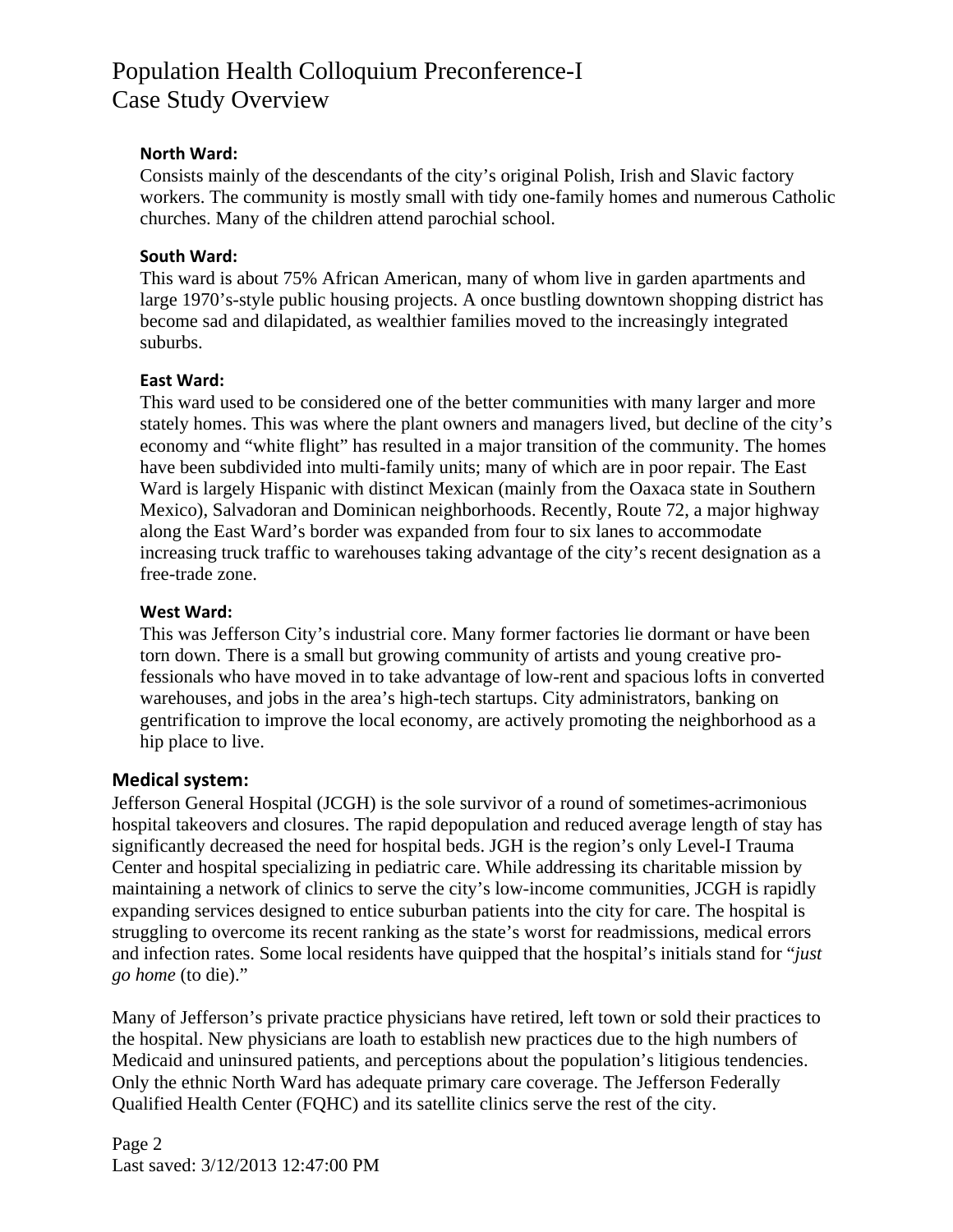# **Politics:**

The political structure in Jefferson is tenuous. Two of the last three mayors were indicted on corruption charges. The city council is engaged in a power struggle between the old guard of established city residents and an insurgent group representing the city's new professional class and younger reform-minded members of the other wards.

## **Community Organizations:**

#### **Business Roundtable**

The local business and trade organization.

#### **JeffShares**

A local anti-poverty organization.

#### **BreatheFree Jefferson**

A regional environmental group.

### **Jefferson Healthcare Coalition**

A coalition of regional hospitals and local health care providers.

#### **Economics:**

**Median household income:** \$35,659 **Unemployment rate: 14.9% Average attained education:** 

- 35% did not complete high school,
- 32% High school
- 33% college or above

**Population living in poverty:** 33%

#### **Health Outcomes:**

**Infant mortality:** 11/1000 live births (vs. national average of 6.1) **Insurance status:** 19% **Asthma prevalence:** 

- $\bullet$  11%, all races
- 15%, African American
- 
- $\bullet$  14%, <18 years old

**Asthma admissions:** 400/year **Smoking adults:** 27%

### **Environmental Outcomes:**

**Air Quality Index:** 25% worse than national average